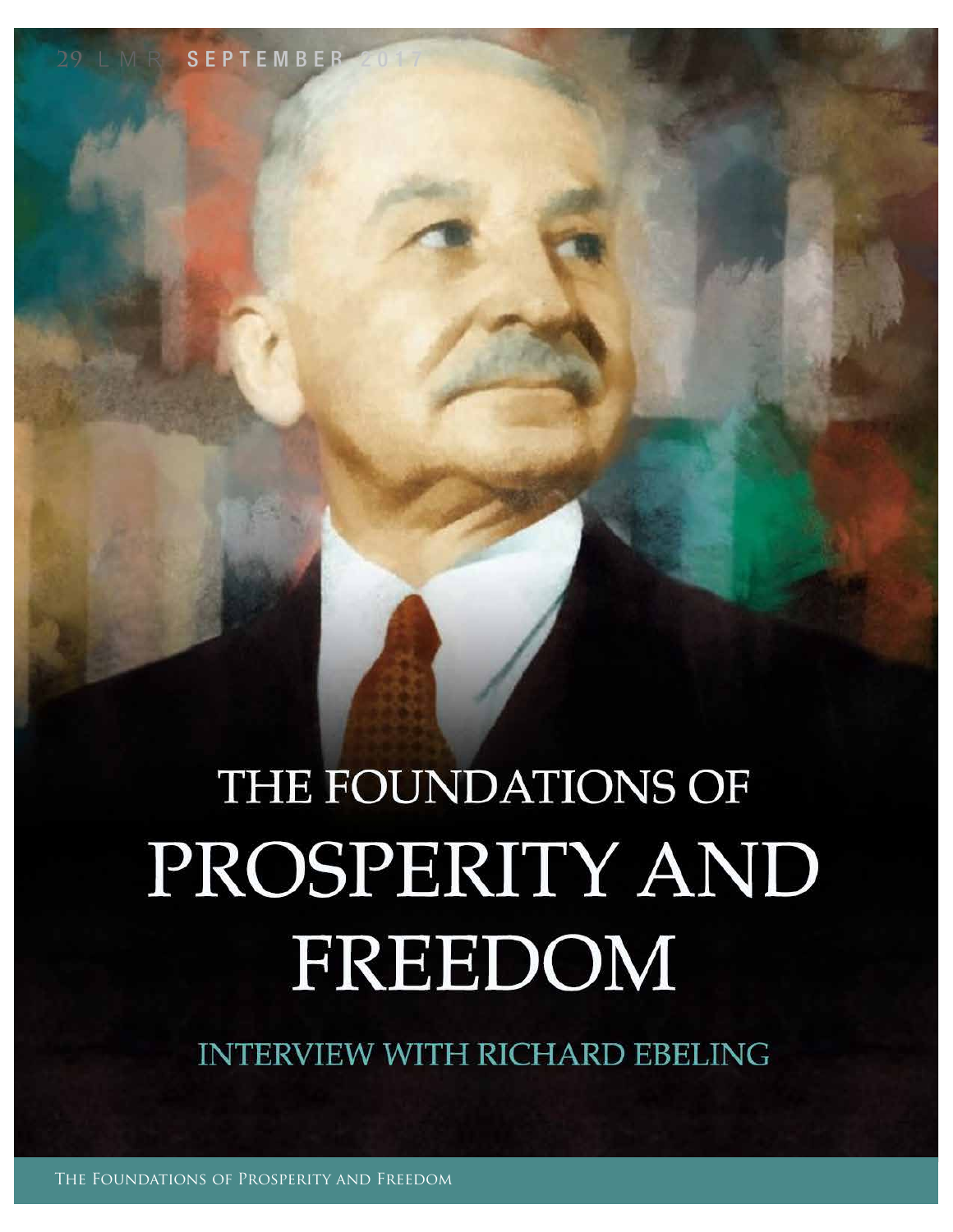Dr. Richard M. Ebeling has been the BB&T Professor of Ethics and Free Enterprise Leadership at the Citadel in Charleston, South Carolina since 2014. He previously taught at Northwood University in Midland, Michigan (2009-2014), held the Ludwig von Mises Chair in Economics at Hillsdale College in Michigan (1988-2003), and served as the president of the Foundation for Economic Education (2003- 2008). He is the author of *Austrian Economics and Public Policy* (2016), *Monetary Central Planning and the State* (2015), *Political Economy, Public Policy and Monetary Economics: Ludwig von Mises and the Austrian Tradition* (2010), and *Austrian Economics and the Political Economy of Freedom* (2003). He is also the editor of the three-volume, Selected Writings of Ludwig von Mises, published by Liberty Fund, which are based on Mises's "lost papers" that Dr. Ebeling and his wife, Anna, retrieved from a formerly secret KGB archive in Moscow, Russia in the 1990s. He also writes a weekly column on economic and public policy issues that appears every Monday on the website of the Future of Freedom Foundation (ff.org).

**Lara-Murphy Report:** How did you become interested in Austrian economics?

**Richard Ebeling:** I became interested in Austrian Economics when I was a teenager back in the 1960s, when I was about 16 years old. I was interested

in politics and history starting when I was even younger, but I was uncertain about a lot of things including what should be the role of government in society.

I met two gentlemen who introduced me to the writings of Ayn Rand. I started with her nonfiction writings and then went on to read her famous novels – *Te Fountainhead* and *Atlas Shrugged.* Her case for individual free-

"I began following up on some of the footnote references in her nonfiction collections of essays, The Virtue of Selfshness and, especially, Capitalism: the Unknown Ideal. This was how I first discovered the writings of Ludwig von Mises, Henry Hazlitt and a variety of other members of the Austrian School"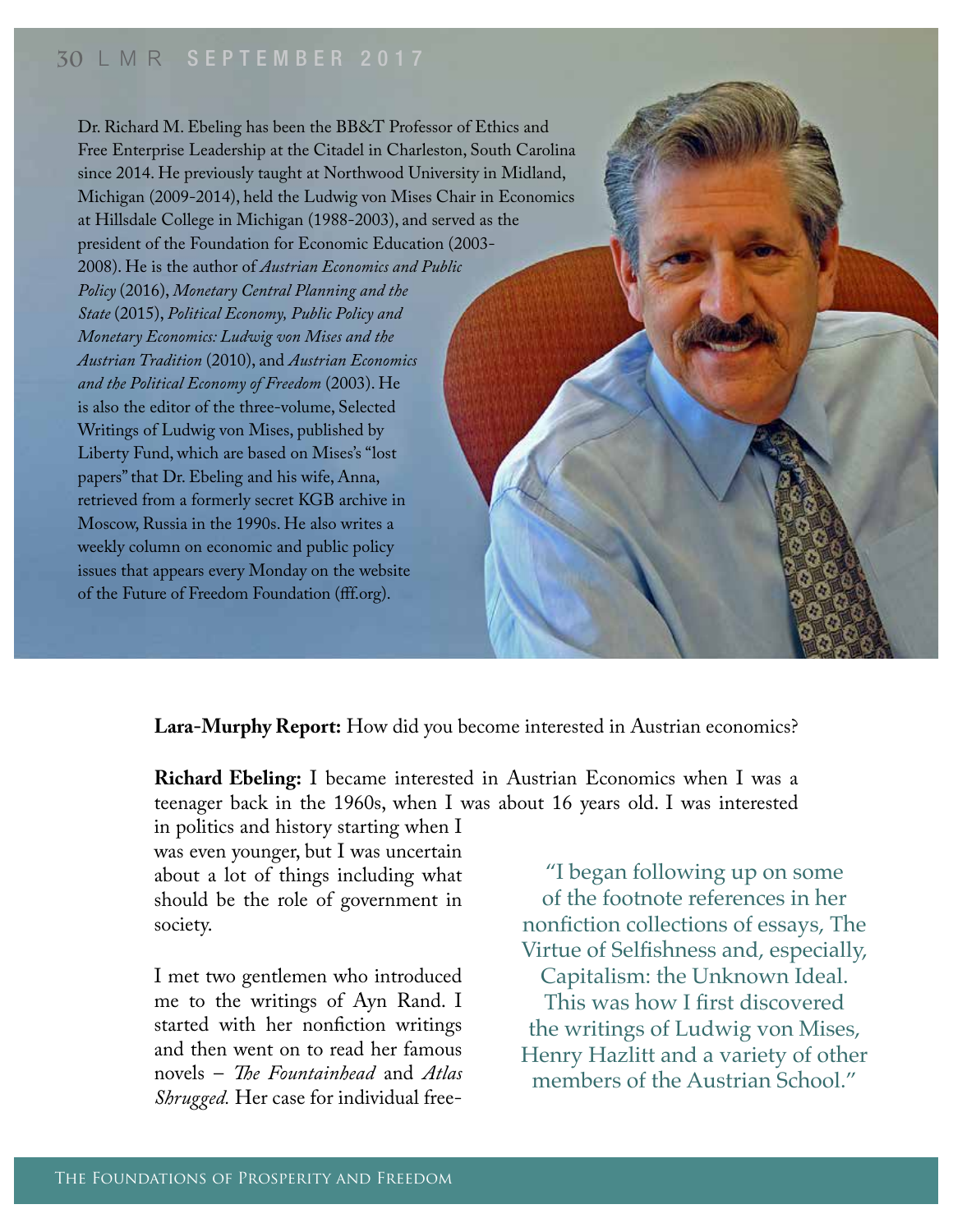dom and the right for the individual to live peacefully and honestly for himself were very appealing to me. But there were all the practical questions that people would raise about how markets functioned and about "social problems" concerning the poor, etc.

So I began following up on some of the footnote references in her nonfction collections of essays, *Te Virtue of Selfshness* and, especially, *Capitalism: the Unknown Ideal*. This was how I first discovered the writings of Ludwig von Mises, Henry Hazlitt and a variety of other members of the Austrian School. Around the same time I came into contact with the Foundation for Economic Education (FEE),



"By the time I entered college I knew I wanted to major in economics but experienced a real shock and surprise when I found that all my economics professors were Keynesians, socialists, or even Stalinist Marxists!"

and began reading their monthly magazine, *Te Freeman.* One of FEE's staf members, Bettina Bien Greaves, kindly answered questions that I sent through the mail – for younger readers, yes, there was a time when you would write a letter (often by hand), put it in an envelope, place a stamp on it, drop it in a mailbox, and wait days or maybe even weeks for the letter to get to the recipient and for them to reply to you. She shared with me a lot of literature that I was not really aware of, and that led me to read other "Austrians" like Friedrich A. Hayek, Israel Kirzner, and Murray Rothbard.

The result was that by the time I entered college I knew I wanted to major in economics but experienced a real shock and surprise when I found that all my economics professors were Keynesians, socialists, or even Stalinist Marxists! Since I had neither professors nor fellow students who were knowledgeable about or sympathetic to the Austrian School, or free market ideas in general, I basically learned Austrian Economics on my own by spending a lot of time in the university library.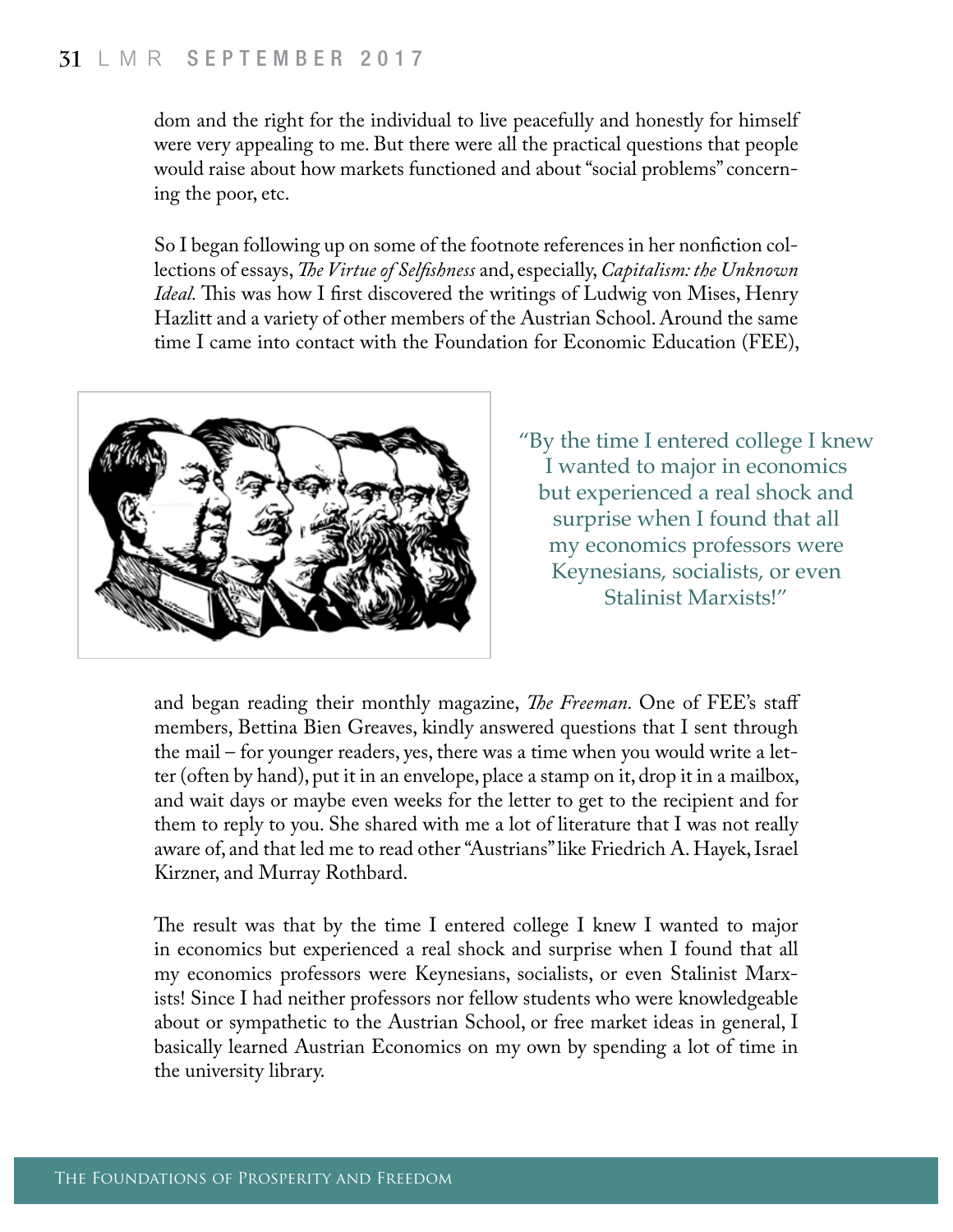I had the good fortune in 1972 to meet Floyd "Baldy" Harper, the founder of the Institute for Humane Studies, and some other people working with IHS. The upshot was that I was invited to attend the frst organized Austrian Economics conference in June 1974 in South Royalton, Vermont. It was there that I had the opportunity to meet, "in the fesh," Israel Kirzner, Murray Rothbard, and Ludwig M. Lachmann (another notable "Austrian" who had studied with Hayek in the 1930s at the London School of Economics). Plus, there were about 40 young, mostly graduate students from around the United States who also had discovered the Austrian tradition.



"For a good part of those two summers Friedrich Hayek was there as a senior fellow, and it gave me what I consider one of the greatest intellectual opportunities I've ever had."

Then during the summers of 1975 and 1977, I was offered summer fellowships at the Institute for Humane Studies, when they were at that time headquartered in Menlo Park, California. For a good part of those two summers Friedrich Hayek was there as a senior fellow, and it gave me what I consider one of the greatest intellectual opportunities I've ever had, since I was able to have lengthy conversations with him several times a week.

These were the stepping-stones to my becoming an "Austrian" economist.

**LMR:** You've taught at more conventional liberal arts colleges, and now are at The Citadel. Do you have any observations on the different environments? For example, do you teach the same way or do you have diferent style/content now, compared to other teaching positions?

**RE:** To be honest, I have been very privileged to teach at institutions of higher learning that have all been sympathetic to the ideas and ideals of a free society and the market economy, especially Hillsdale College and Northwood Univer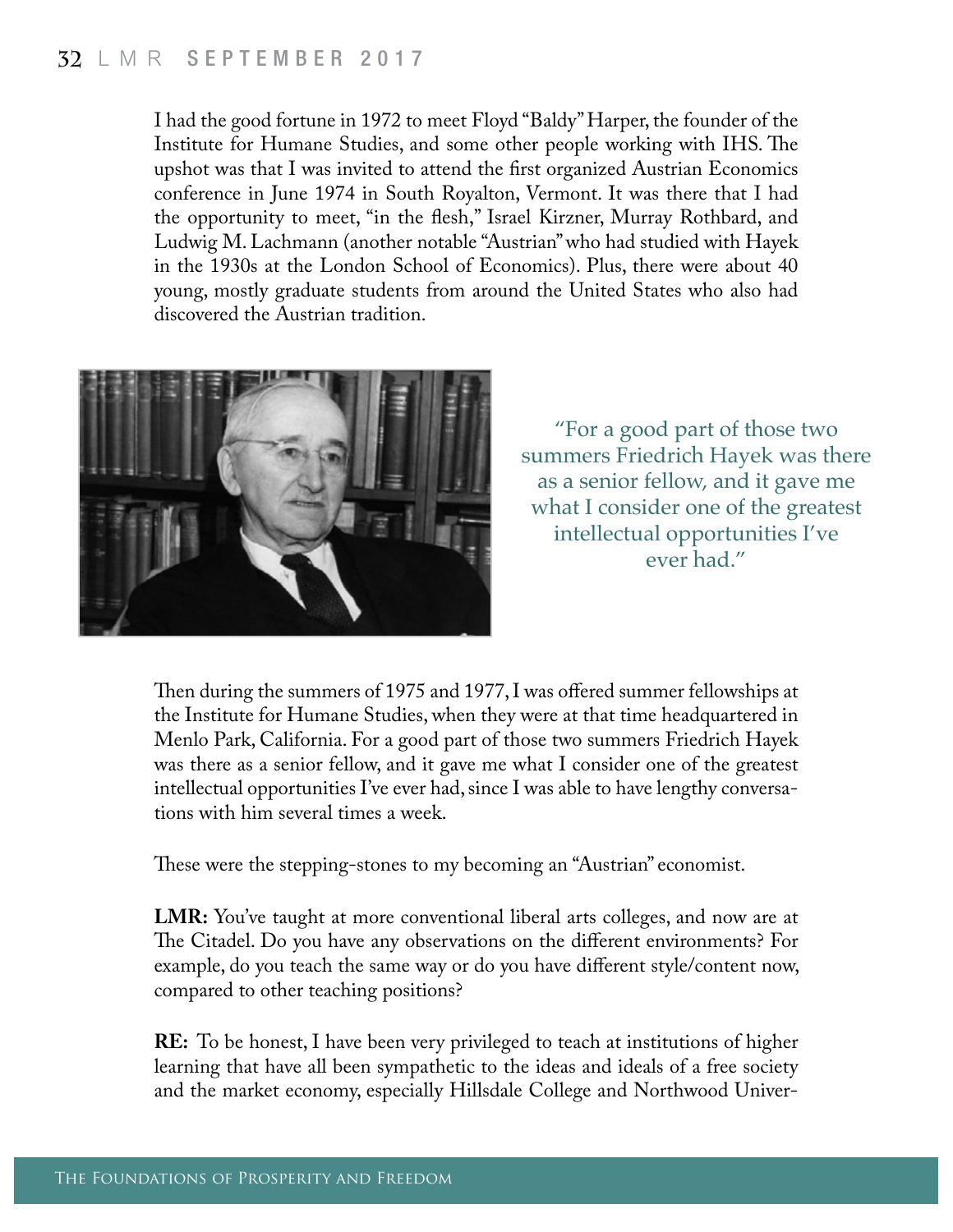sity. I taught briefy for a year as a visiting professor at a college in Connecticut that had some economists on the faculty who were strongly market-oriented, but for the others, say, in the history or political science or sociology departments, they made the college a "poster-boy" for leftist politics and political correctness. It was like interacting with people from a diferent planet whose "logic" was different from normal human beings.

The Citadel, where I've been teaching since 2014, has a tradition of military training and structure. But it is actually a normal four-year college (that also has a graduate program) that is scholastically rated very highly. *U.S. News and World Report* has ranked it number one for the last six years for colleges in the South. And its engineering school is ranked among the top ten in the nation.



"Contrary to many people's impressions of the school, only about 20 percent or so of the graduating seniors go into the military. The large majority leaves the Citadel and pursues private sector professional careers or go on to graduate school."

Contrary to many people's impressions of the school, only about 20 percent or so of the graduating seniors go into the military. The large majority leaves the Citadel and pursues private sector professional careers or go on to graduate school.

The military culture of the Citadel emphasizes honesty, integrity, and character. Its motto is: "Duty, Honor, and Respect." Many young men and women come to the Citadel for the structure and discipline that are not present at other universities or colleges, so they can keep their "heads on straight" with their studies. Also contrary to a possible impression, most of the students are not "gung-ho" on foreign military intervention. Many of the students studying in the School of Business, where I teach, or in the political science department tend to be politically conservative or libertarian in their policy views.

Most have an interest in deepening their understanding and appreciation for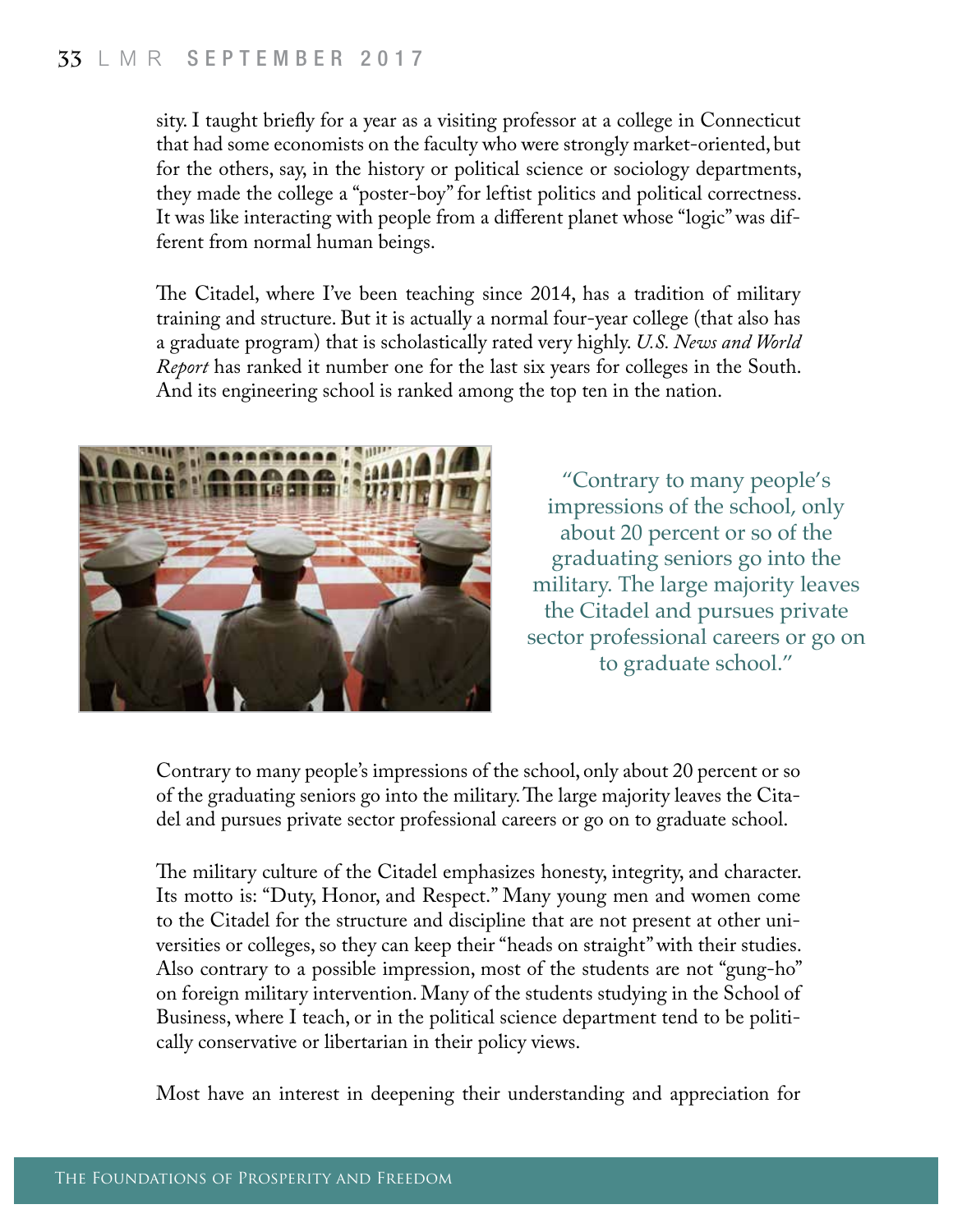how the free, competitive economy works in comparison to socialism or the interventionist-welfare state. As part of this, my students regularly read Mises, Hayek, Hazlitt, and Frederic Bastiat, among others.

So it is a very pleasant intellectual environment, especially when I add that my economist colleagues in the School of Business are all classical liberal/libertarians.

If I may, I might add that my wife, Anna, and I occasionally invite some "Cadets" (as the students are called) over for dinner at our home. She always fnds it charmingly delightful when they politely say, "Yes, Ma'am," "No, Ma'am," or "May I hold your chair for you, Ma'am?" It is like visiting another world, when people were "ladies" and "gentlemen," and there were such odd notions as "good manners" and "proper etiquette."



"Traditionally, that is before the 1930s and 1940s, the Republican Party was the American political party of economic protectionism and the Democrat Party was generally free trade. But in the post-World War II period, the roles were somewhat reversed."

**LMR:** One of the major changes in the Trump era is the weakening of the standard "conservative Republican" support for free trade. What's your take on this development? Is this actually a conversion or were we naïve to think the rank and fle of the GOP ever bought into the classical views of Adam Smith and Frederic Bastiat?

**RE:** That's an interesting question. Traditionally, that is before the 1930s and 1940s, the Republican Party was the American political party of economic protectionism and the Democrat Party was generally free trade. But in the post-World War II period, the roles were somewhat reversed, with the Republican Party and conservatives in general advocating the case for greater freedom of trade and the Democrats often more concerned with "protecting American jobs"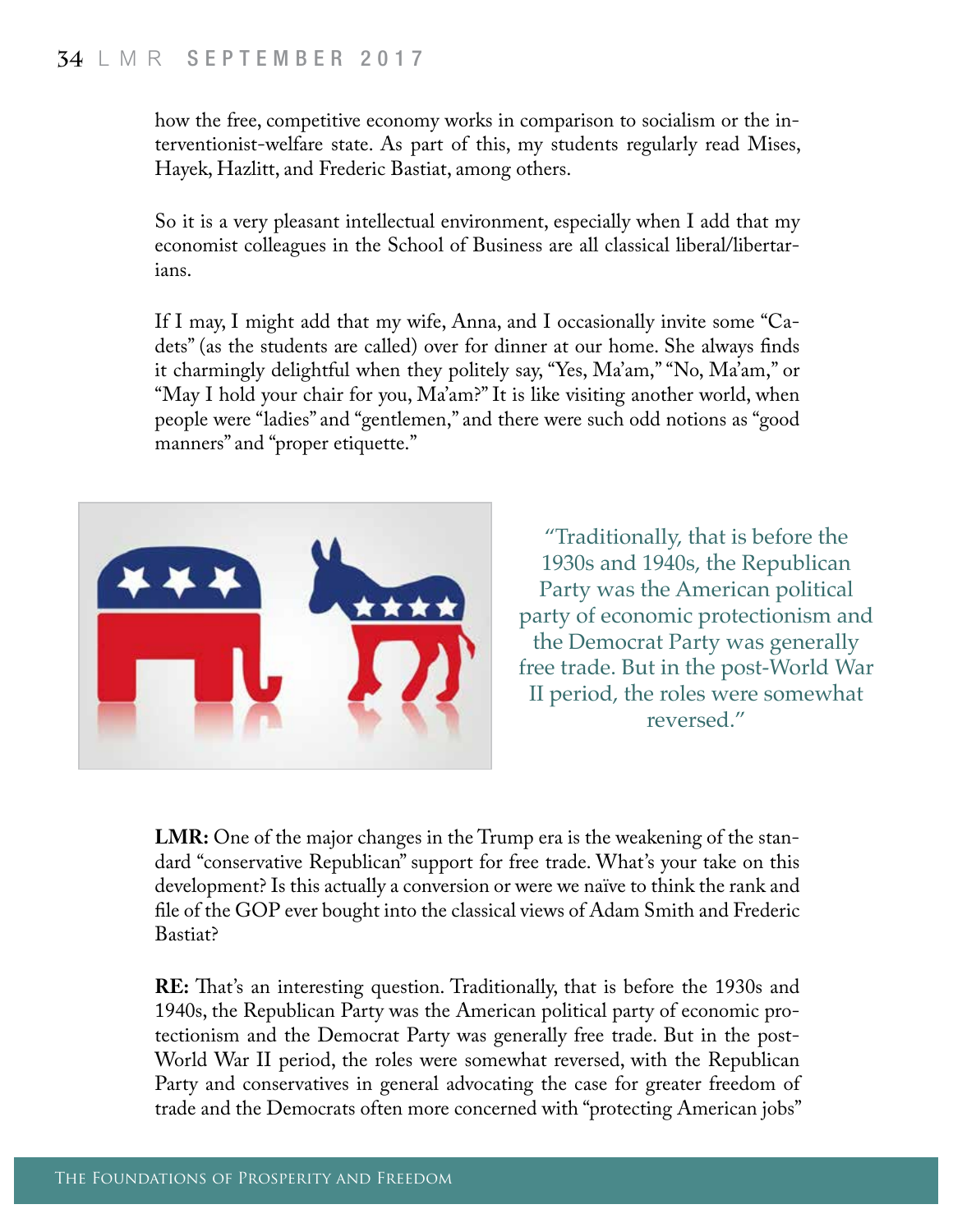from foreign competition.

But, in truth, neither major American political party has been unreservedly "free trade" as a matter of principle. Whether Republicans or Democrats have been in political power, they have always used trade negotiations and domestic policy to beneft diferent groups of special interests at the expense of American consumers, and various domestic and foreign producers.

All that President Trump has done, in my opinion, is to raise to a general policy goal what both Republicans and Democrats have been doing on a piecemeal pragmatic basis for decades. What is diferent is that Trump proudly calls for trade protectionism with bluster, arrogance, and in-your-face rudeness. He pompously declares that he knows where American private businessmen should invest and open factories; he knows which workers should be hired to do what types of work; and he knows what goods should be available to the American consuming public and sold to them at what prices.



"When thinking about Donald Trump we should recall Adam Smith's words in *The Wealth of Nations,* that nowhere is political power more dangerous 'as in the hands of a man who had folly and presumption to fancy himself ft to exercise it.'"

He encapsulates another instance of what Friedrich Hayek called, "the pretense of knowledge," that is, the hubris of the social engineer who knows how society should be organized and arranged better than the outcomes that would result if individuals were left free as consumers and producers to make their own best decisions in an open and competitive market economy.

Keep in mind that when President Trump speaks of lowering taxes or deregulating business, he does not argue for these things as a matter of principle so people might be left free to direct their own activities in a general environment of liberty. No, he presumes to know how to use the tax code and the regulatory process to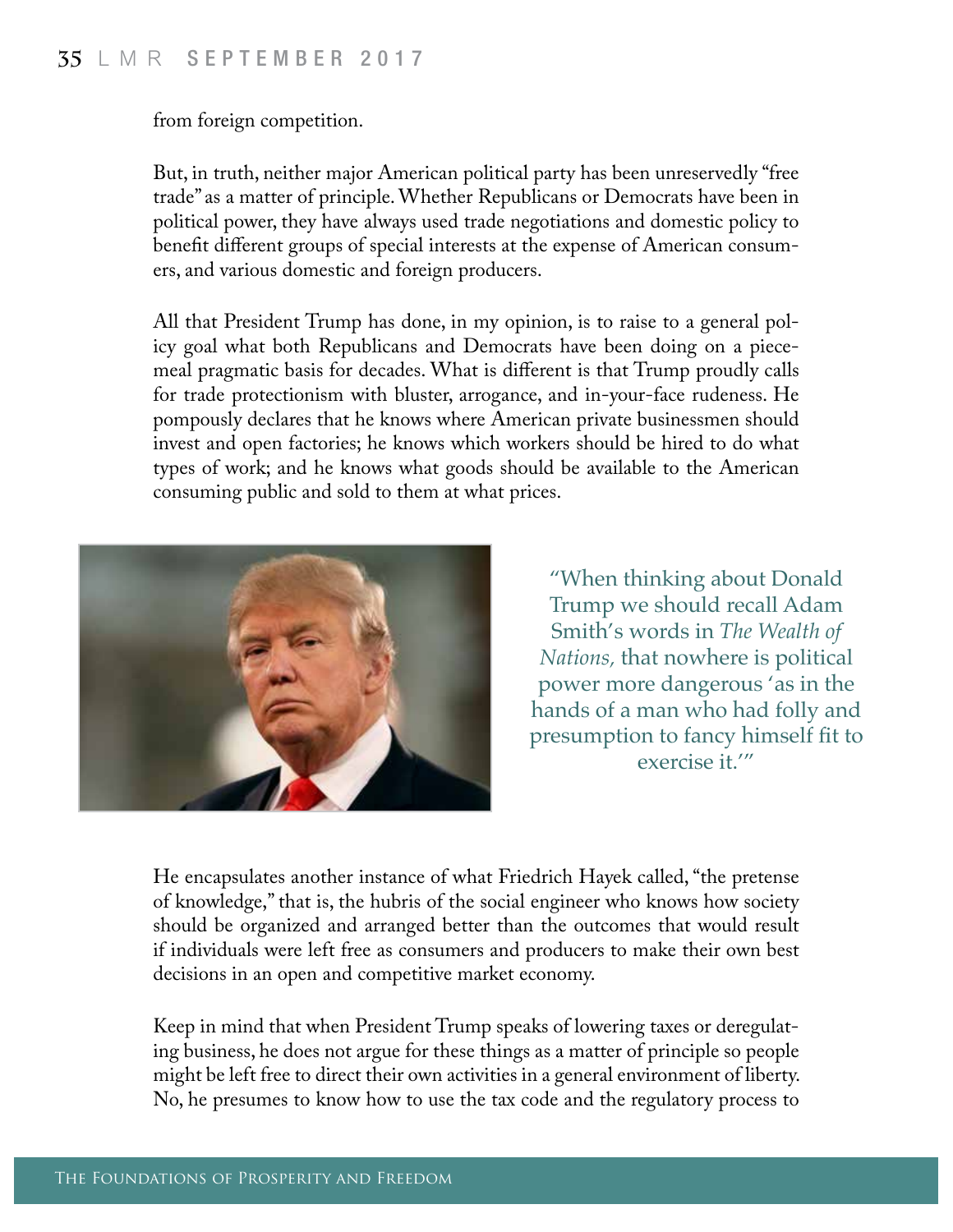## **<sup>36</sup>** LMR SEPTEMBER 2017

manipulate investment and job creation to "Make America Great Again," as he defnes greatness.

And he does so frm in his own arrogance – recall that during the presidential campaign in 2016 Trump said that he is the smartest person he knows, and really doesn't need advisors around him. When thinking about Donald Trump we should recall Adam Smith's words in *Te Wealth of Nations,* that nowhere is political power more dangerous "as in the hands of a man who had folly and presumption to fancy himself fit to exercise it."

**LMR:** Much of your work involves entrepreneurship. This is an area where the Austrian School shines. Can you explain why?



"At the heart of the market process is the entrepreneur."

**RE:** The Austrian approach to economics is a view and a conception of the market as a dynamic and ever-changing process of creative improvement and competitive coordination. At the heart of the market process is the entrepreneur, or as the term means in its original French, "He who undertakes the enterprise."

"Production" does not just happen. There must be a human mind that imagines a good or service that might be manufactured and ofered on the market to interested consumers. Tat human mind must conceive of ways of organizing the production process, employing the useful and useable factors of production (land, labor and capital), directing them through a time-consuming production process until fnally the fnished product can be ofered to the buying public for sale at some point in the future.

But the future is uncertain. Who knows whether, in fact, at that point in the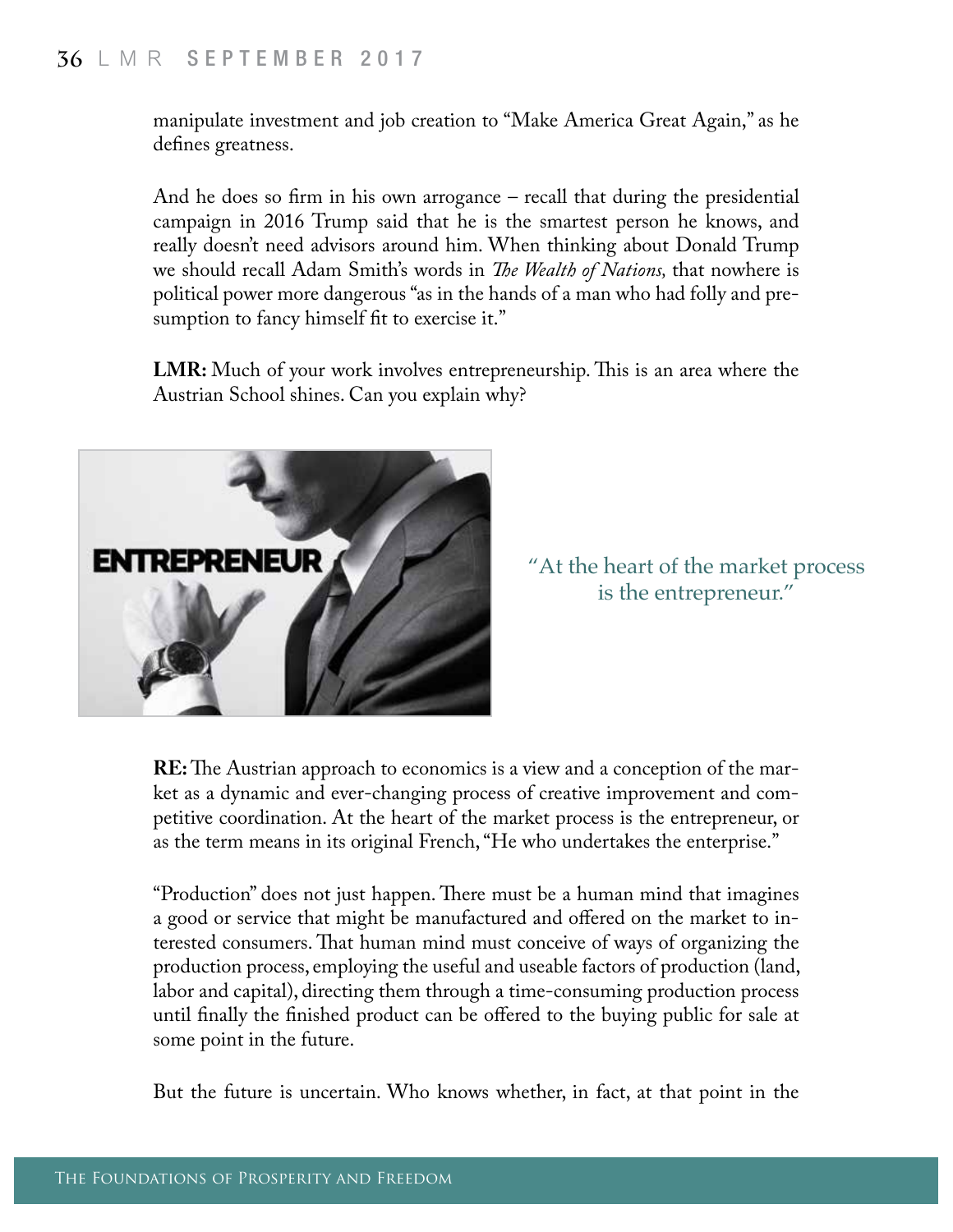future when the product is fnally presented to consumers if they will be interested and willing to purchase it, and at an anticipated price that would cover the expenditures that guiding mind had incurred to bring the production process to completion? Tat "imagining" and "guiding" mind is the entrepreneur in the market system of division of labor. Any profts may be his, if his expectations are correct, but so may be any losses sufered if his anticipations of that future turn out to be faulty.

Not long after the Nazi annexation of his native Austria in 1938, and the destruction of, especially, the Jewish members of the Austrian entrepreneurial and business community, Ludwig von Mises pointed out that, "An enterprise without entrepreneurial spirit and creativity, however, is nothing more than a pile of rubbish and old iron." And later, as the Second World War was drawing to a close and concern was now directed to the reconstruction of a postwar Europe, Mises emphasized, "The entrepreneurs will have to rebuild what the governments and the politicians have destroyed."



"Ludwig von Mises pointed out that, 'An enterprise without entrepreneurial spirit and creativity, however, is nothing more than a pile of rubbish and old iron.'"

As I mentioned, I learned about and studied Austrian Economics pretty much on my own as a teenager and then as an undergraduate in college. What a surprise it was for me to take my frst economic courses and discover that little or nothing was said about the entrepreneur in the assigned textbooks or in the classroom lectures. The "mainstream" of the economics profession had built up a refined, even conceptually elegant, model of a market world of "perfect competition" in which market participants on both the demand- and supply-side were presumed to have "perfect knowledge" of all relevant market circumstances and conditions.

Well, if you assume that everyone in the market already knows everything there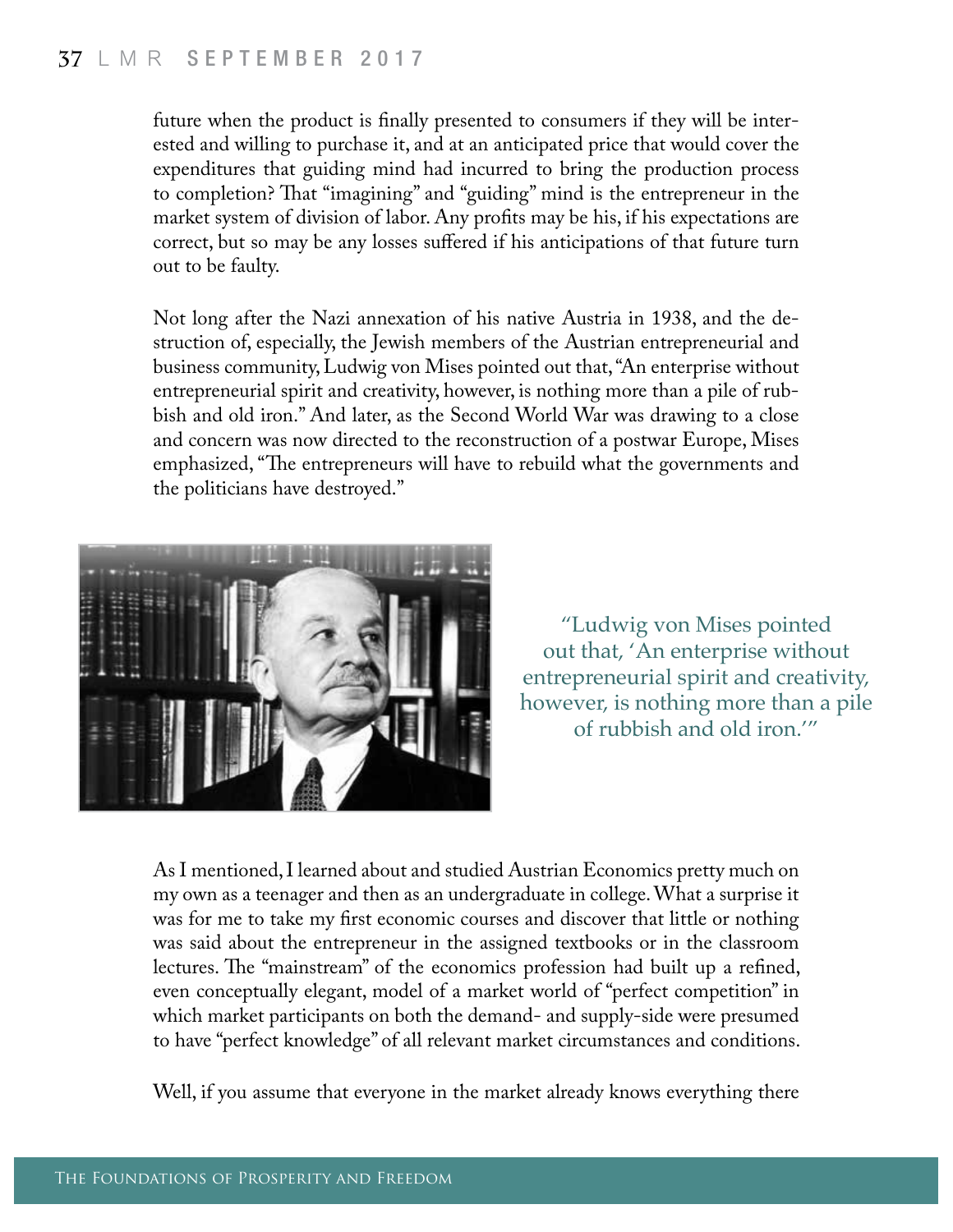is to know, now and in the future, that might be of importance to any of their consumption or production decisions, then you preclude any uncertainty about what consumers may want in the future, how best to employ the factors of production and direct production processes over time, and worrying about sufering a loss or earning a proft, because mistakes can never and will never be made, and opportunities to earn profts will, from the start, have been competed away.

In other words, for the most part the mainstream of the economics profession analyzes how markets work with a "model" of the market that does away with any role and place for the enterprising entrepreneur as the Austrians conceive of him. Tus, not too surprisingly, much (but not all) of mainstream economic theory has been constructed with assumptions that preclude any understanding and appreciation of what business enterprisers really do or why what they do is important for markets to successful work. Equally not too surprisingly, this leads



"I knew Fritz Machlup at New York University in the 1970s, and he told me that as far as he was concerned Mises had saved his life."

many economists to see supposed "market failures" and production or competitive "inefficiencies" that they believe needs fixing through government regulation and bureaucratic controls.

**LMR:** In light of recent events, it seems the 20th century battle between socialism and fascism is more relevant to American politics than many of us realized, with at least the most extreme members of particular movements literally embracing these terms. What did Ludwig von Mises do when he found himself—a Jewish classical liberal—in the midst of such chaos?

**RE:** Before the First World War, the old Austro-Hungarian Empire, in which Ludwig von Mises was born in 1881 and lived, was generally (classical) liberal and market-based. It certainly was not a libertarian utopia by any means, but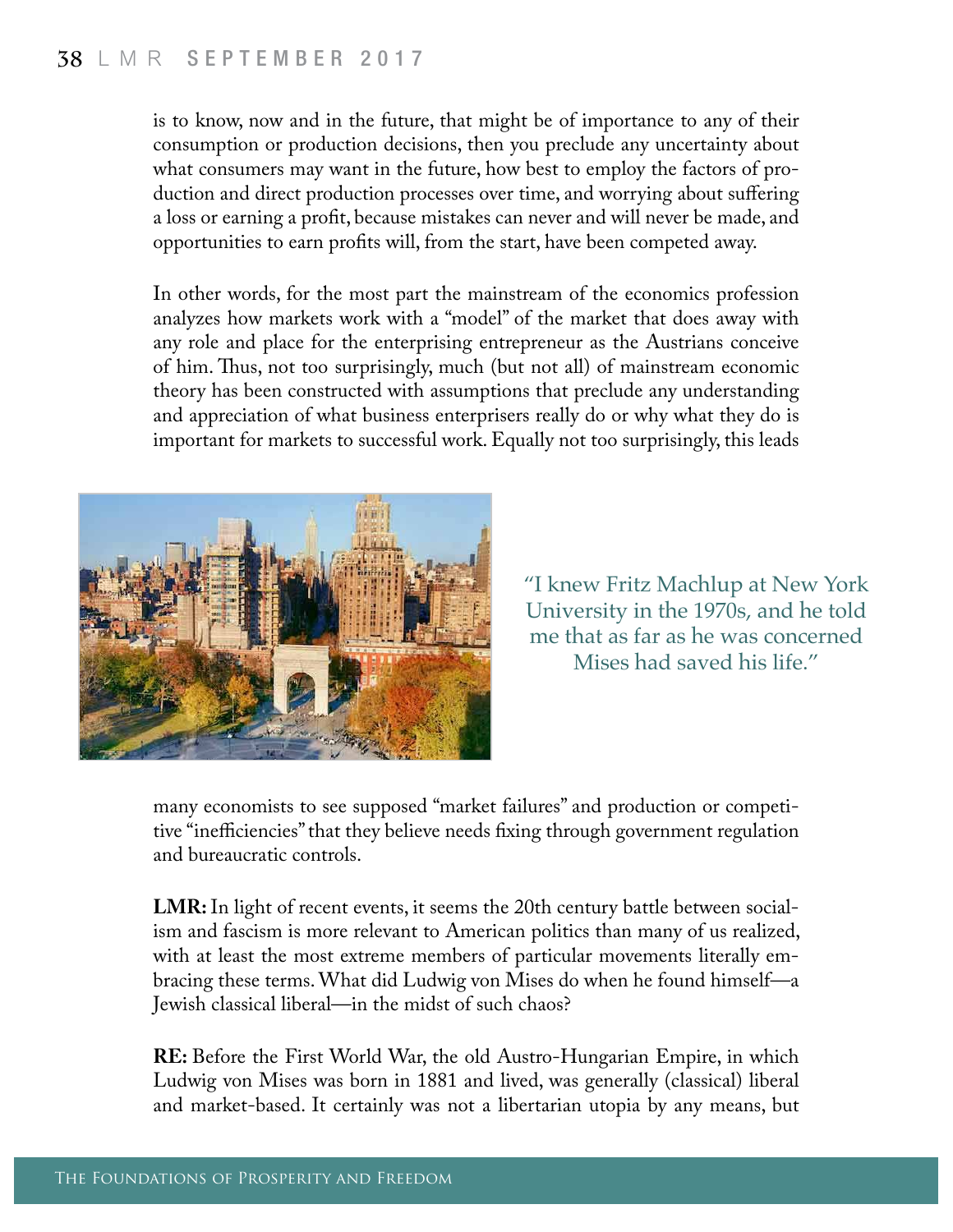compared to neighboring Imperial Germany and the Russian Empire, Austria-Hungary under Emperor Franz-Joseph was far more open and tolerant of ethnic and religious minority groups, including Jews. For instance, in Imperial Germany, Jews could not serve as officers in the Germany Army; in Austria-Hungary they could, and Mises served in the Austrian reserve army and eventually rose to the rank of captain during World War I, and indeed was three times decorated for bravery under fre fghting the Russian Army on the Eastern Front.

But, nonetheless, anti-Semitism was an underlying cultural and political attitude in the wider society in both Germany and Austria-Hungary. Mises, for instance, believed that he never received a position as a professor at the University of Vienna before or after the First World War, for which he was certainly qualifed, due to his Jewish family background, as well as due to his staunchly laissez-faire, classical liberal views on social and economic policy issues at a time when socialist and nationalist ideas were on the rise.



"Compared to neighboring Imperial Germany and the Russian Empire, Austria-Hungary under Emperor Franz-Joseph was far more open and tolerant of ethnic and religious minority groups, including Jews."

Mises was not a religious Jew. Like many Jews in the Austria and the Germany of that time Mises was secular and cosmopolitan in his social and cultural outlook. But since others in German and Austrian society did classify and brand people based on their Jewish ancestry, Mises could not escape the anti-Semitism that was growing in Germany and Austria in the post-World War I era, and which culminated in the rise of Adolph Hitler and the Nazis to power in 1933.

It led Mises to do what he could to assist his former students, some of whom were Jewish, to fnd ways of leaving Austria after 1933. For instance, Mises arranged for his former student assistant, the later noted Austrian economist, Fritz Machlup, to obtain a Rockefeller Foundation traveling scholarship to go to the United States in 1933; Mises told Machlup not to return to Austria, if he could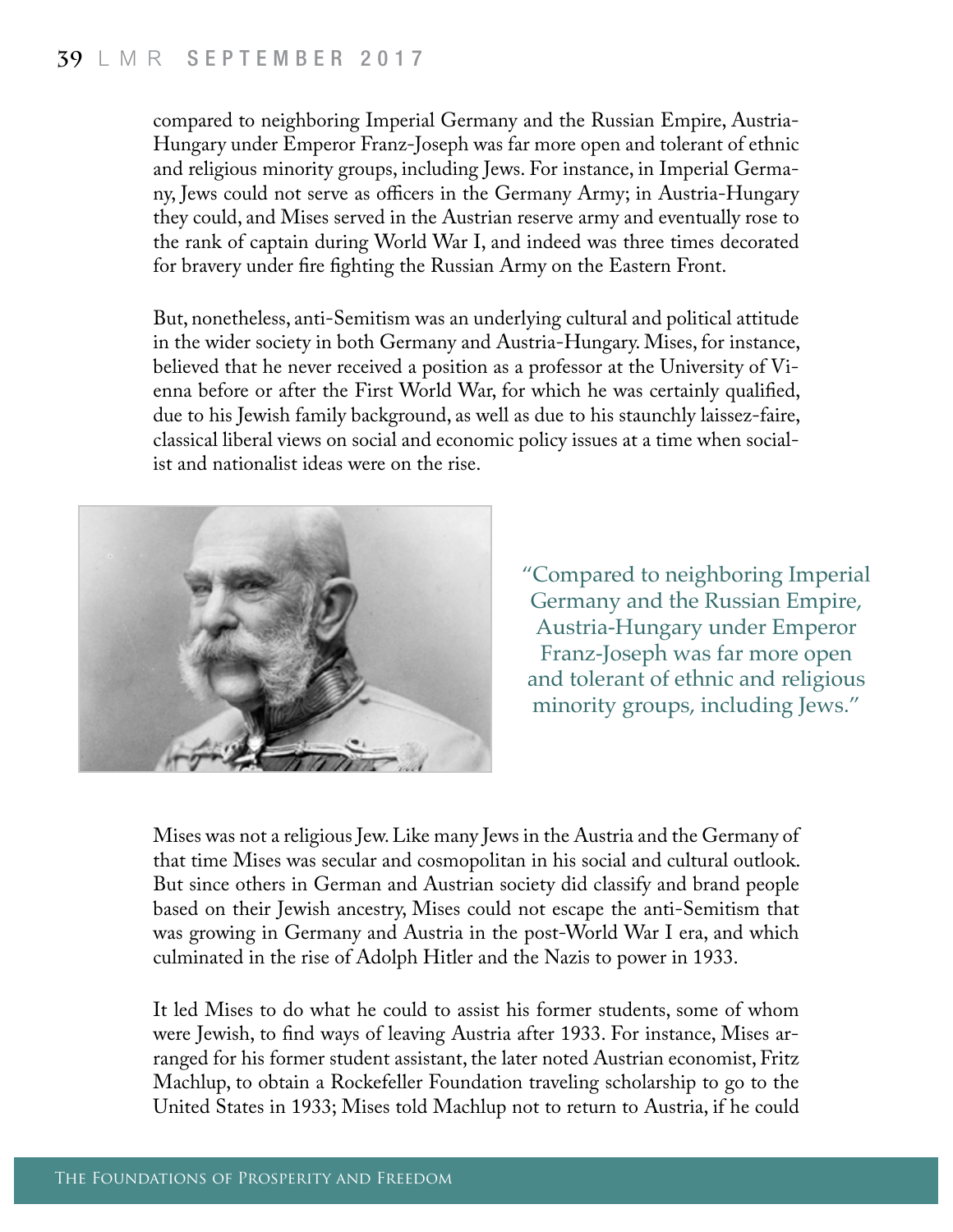get a teaching position in America, which Machlup fnally was able to obtain. I knew Fritz Machlup at New York University in the 1970s, and he told me that as far as he was concerned Mises had saved his life from likely being arrested, imprisoned, and killed at the hands of the Nazis following the German annexation of Austria in March 1938, if he had stayed in Vienna.

Mises, himself, was offered his first full-time teaching position at the Graduate Institute of International Studies in Geneva, Switzerland in the autumn of 1934. He remained there, safe from his own likely arrest by the Nazis if he had remained in Vienna after 1938. He immigrated to the United States in the summer of 1940 (after a harrowing escape partly through German-occupied France), where he lived in New York City until the end of his life in 1973 at the age of 92.



"Mises considered socialism and fascism simply to be two competing variations on the same collectivist theme."

As a social philosopher and an economist, Mises considered socialism and fascism simply to be two competing variations on the same collectivist theme. For the Soviet socialists, the individual was reduced to being nothing more than a member of a "social class," of either the exploiting capitalists or the oppressed workers. For the Italian fascists, the individual was a cog in the wheel of the nation-state; it was Mussolini who coined the term, "totalitarianism": nothing outside the state, nothing above state, everything for the State. And for the German National Socialists (the Nazis) the individual was reduced to a biological tribe of "superior" or "inferior" races, with the Germans at the top and the Jews at the bottom.

As economic systems, both Soviet socialism and Italian and German fascism and National Socialism were impossible and unworkable systems of governmental central planning. The only difference being that the Soviets had nationalized all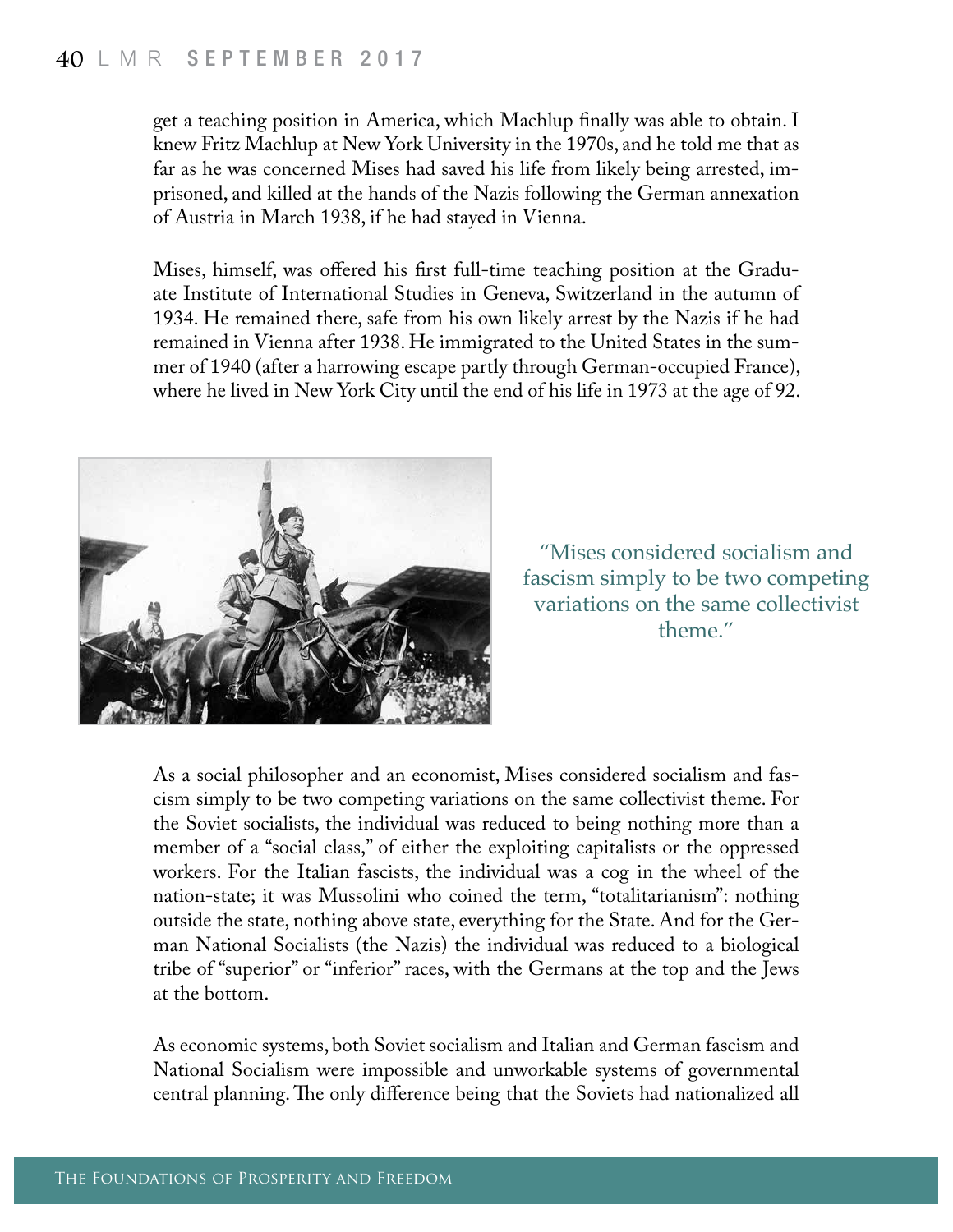the means of production and placed everything under direct the control of a central planning agency; while the fascists and the Nazis often left private businesses nominally in the hands of their owners, but set up central planning agencies under which the government planners directed businessmen concerning what they could produce, how to produce it, and at what price they might sell that output and to whom, as well as fxing wages and work conditions for all those employed in all enterprises.

Mises was amazingly prescient in his understanding of where political and economic trends were leading in the interwar period. For instance, in the mid-1920s, Mises explained that the nationalist anti-Marxists in Germany were not anti-socialist; rather they were "national socialists" who criticized Marxists for not being the "right kind" of socialists. And he anticipated the trend of events that would



"Mises basically anticipated the infamous Nazi-Soviet Pact of August 1939 that set the stage for the start of the Second World War in Europe with the German invasion of Poland."

lead Hitler to power, when in 1926 Mises pointed out that a growing number of Germans were "setting their hopes on the coming of the 'strong man' – the tyrant who will think for them and care for them." Seven years later, in 1933, Hitler became the dictatorial "Fuhrer" ("Leader") of the German people.

And there is one other amazing insight that Mises demonstrated at this time. In 1925, he said that if the "national socialists" came to power in Germany they most likely would follow a course of action that would lead to another world war. But to whom could Germany turn as a possible ally in a war against all the other countries of Europe? Mises concluded: the Soviet Union. Said Mises: "Since Bolshevist Russia, like Czarist Russia, only knows force in dealing with other nations, it is already seeking the friendship of German nationalism. German Anti-Marxism and Russian Super-Marxism are not too far apart." Thus, Mises basically anticipated the infamous Nazi-Soviet Pact of August 1939 that set the